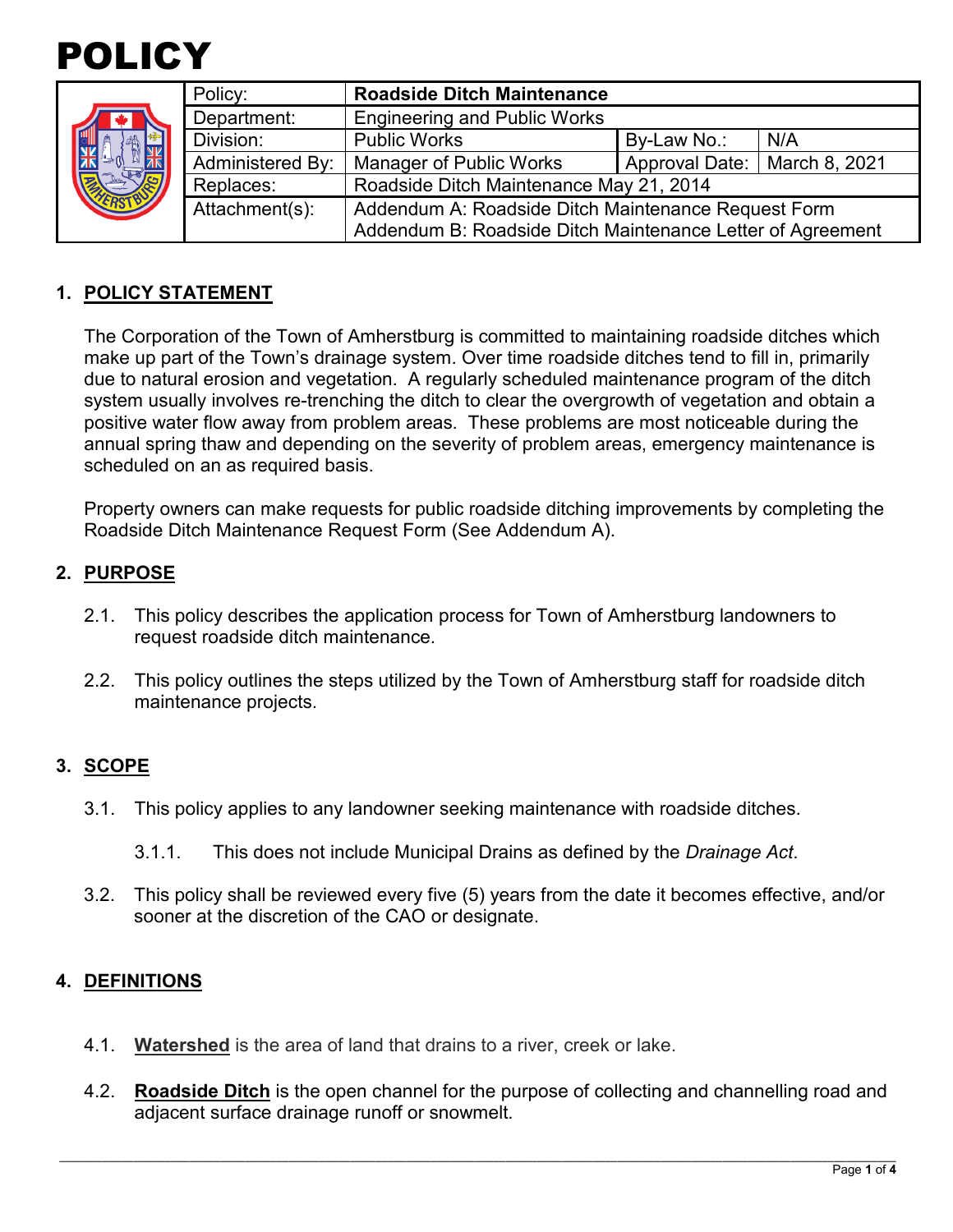- 4.3. **Open Ditches** are a natural or artificial watercourse ranging from a depression, or swale, to an open channel that conveys storm water runoff from both public and private properties. The primary purpose for a roadside ditch is to drain the road surface, road base and subgrade as well as the surface drainage of the boulevard.
- 4.4. **Closed Ditches** are underground systems such as pipes or tiles that buried in the ground.

 Other common definitions, acronyms, and terms are available in the Glossary located on the Town's Policies webpage.

## **5. INTERPRETATIONS**

 Any reference in this policy to any statute or any section of a statute shall, unless expressly stated, be deemed to be reference to the statute as amended, restated or re-enacted from time to time. Any references to a by-law or Town policy shall be deemed to be a reference to the most recent passed policy or by-law and any replacements thereto.

### **6. GENERAL CONDITIONS**

#### 6.1. **Application Process**

#### **Open Ditch Maintenance**

- 6.1.1. Landowner(s) must submit written notice when requesting maintenance of a roadside ditch. The form entitled *Roadside Maintenance Request Form* will be provided to the landowner.
- 6.1.2. Administration will determine the lands affected by the ditch in order to generate a mailing list. In addition, administration will prepare a maintenance schedule for consideration and approval by the landowners. Initially, the cost will be shared at the following rate:
	- 1/3 cost to the road
	- 2/3 cost to the affected lands (this cost will be divided based on frontage)
- 6.1.3. Administration will conduct an on-site meeting to review the ditch and the request with all landowners involved in the proposed ditch maintenance project.
- *6.1.4.* All benefitting Landowners will be required to sign a letter of agreement prior to the administration continuing the project. See Addendum B: *Roadside Ditch Maintenance Letter of Agreement.*
- 6.1.5. Administration will complete a survey and prepare a plan and profile of the ditch. The plan and profile will be provided to the contractor to complete the maintenance of the ditch.
- 6.1.6. Open Ditch Maintenance will consist of brushing, bottom cleaning and culvert flushing.

\_\_\_\_\_\_\_\_\_\_\_\_\_\_\_\_\_\_\_\_\_\_\_\_\_\_\_\_\_\_\_\_\_\_\_\_\_\_\_\_\_\_\_\_\_\_\_\_\_\_\_\_\_\_\_\_\_\_\_\_\_\_\_\_\_\_\_\_\_\_\_\_\_\_\_\_\_\_\_\_\_\_\_\_\_\_\_\_\_\_\_\_\_\_\_\_\_\_\_\_\_\_\_\_\_\_\_\_\_\_\_\_\_\_\_\_\_\_\_\_\_\_\_\_\_\_\_\_\_\_\_\_\_\_\_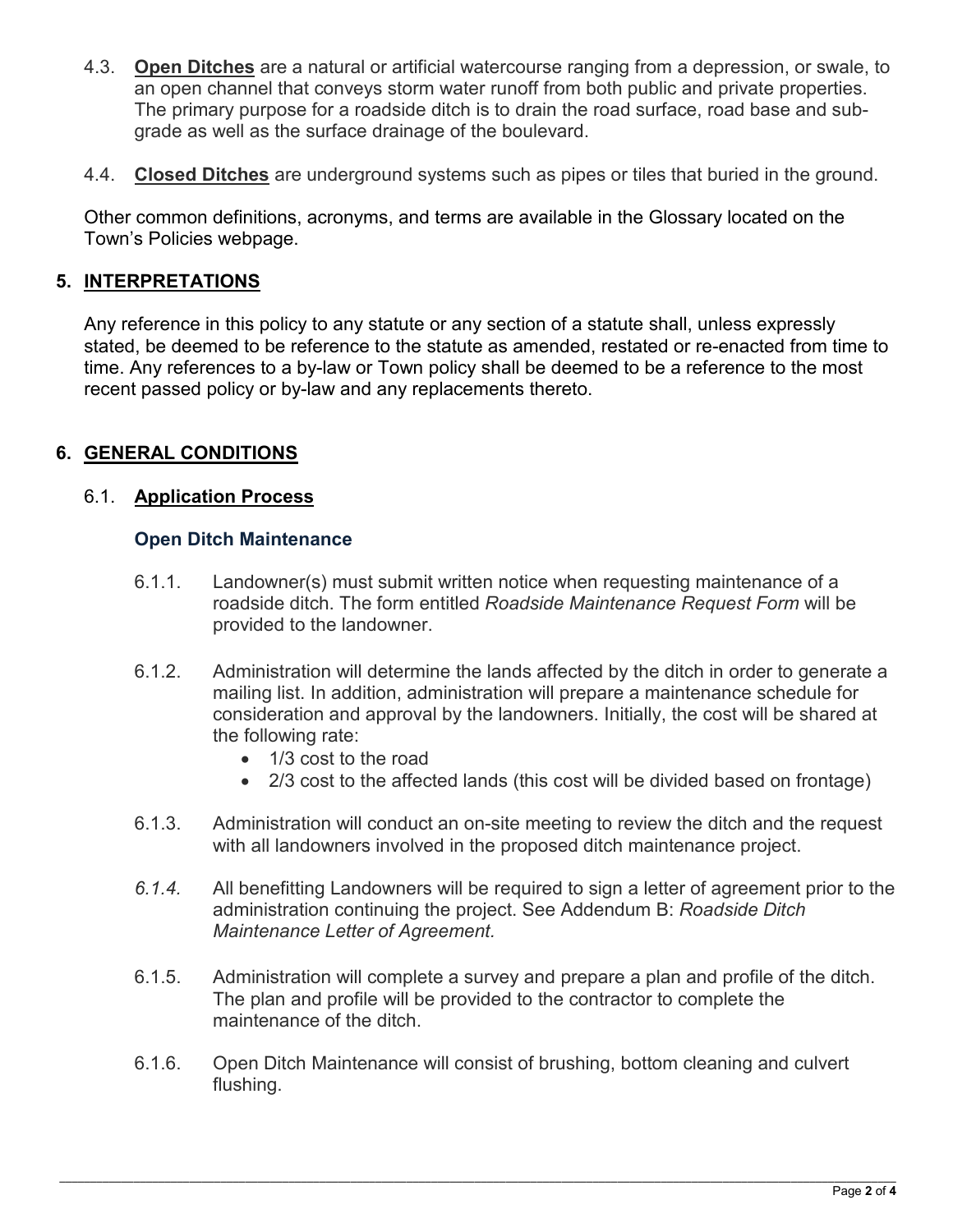- 6.1.7. Administration will prepare a request for quote for the proposed project. The awarded contractor will be required to provide proof of insurance and good standing with Workplace Safety and Insurance Board.
- 6.1.8. Administration will collect and invoice the cost to the landowners as per the agreed upon maintenance schedule.

### **Closed Roadside Drain Maintenance**

- 6.1.9. Landowner(s) must submit a written notice requesting maintenance of a closed roadside drain. The form entitled Roadside Maintenance Request Form will be provided to the landowner.
- 6.1.10. Administration will determine the lands affected by the drain in order to generate a mailing list. In addition, administration will prepare a maintenance schedule for consideration and approval by the landowners. Initially, the cost will be shared at the following rate:
	- 1/3 cost to the road
	- 2/3 cost to the affected lands (this cost will be divided based on frontage)
- 6.1.11. Administration will conduct an on-site meeting to review the drain and the request with all landowners involved in the proposed ditch maintenance project. Landowners will be required to sign a letter of agreement prior to the administration continuing the project.
- 6.1.12. Closed Roadside Drain Maintenance will consist of flushing, televising, spot repairs of the pipe and repair and cleaning of catch basins.
- 6.1.13. Administration will prepare a request for quote for the proposed project. The awarded contractor will be required to provide proof of insurance and good standing with Workplace Safety and Insurance Board.
- 6.1.14. Administration will collect and invoice the cost to the landowners as per the agreed upon maintenance schedule.

#### **Entrances and Enclosures**

- 6.1.15. Access culverts and lawn pipe enclosures will be 100% the responsibility of the individual landowners.
- 6.1.16. Landowners will be required to obtain a Right of Way permit prior to commencement of work.
- 6.1.17. Administration will provide grades, sizing and pipe material requirements to the landowners prior to construction.
- 6.1.18. Landowners will be required to provide the name of the contractor. The contractor will be required to provide proof of insurance and good standing with Workplace Safety and Insurance Board.

\_\_\_\_\_\_\_\_\_\_\_\_\_\_\_\_\_\_\_\_\_\_\_\_\_\_\_\_\_\_\_\_\_\_\_\_\_\_\_\_\_\_\_\_\_\_\_\_\_\_\_\_\_\_\_\_\_\_\_\_\_\_\_\_\_\_\_\_\_\_\_\_\_\_\_\_\_\_\_\_\_\_\_\_\_\_\_\_\_\_\_\_\_\_\_\_\_\_\_\_\_\_\_\_\_\_\_\_\_\_\_\_\_\_\_\_\_\_\_\_\_\_\_\_\_\_\_\_\_\_\_\_\_\_\_